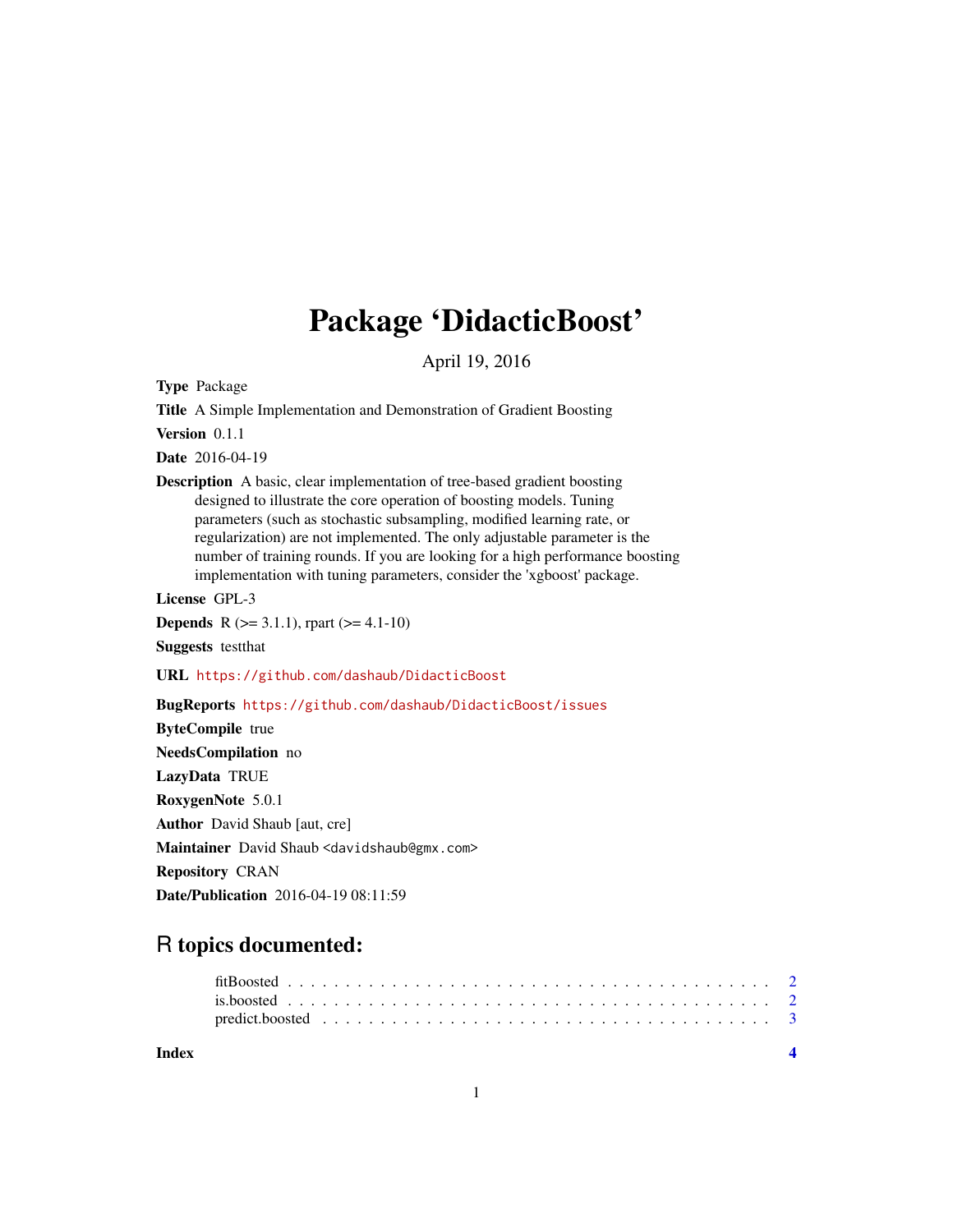<span id="page-1-1"></span><span id="page-1-0"></span>

#### Description

Fit a simple, educational implementation of tree-based gradient boosting model.

#### Usage

fitBoosted(formula, data, iterations = 100, verbose = TRUE)

#### Arguments

| formula    | an object of class "formula" with a response but no interaction terms. The re-<br>sponse variable should be a binomial factor that has values of 1 for a positive<br>response or -1 for a negative or lack of response. |
|------------|-------------------------------------------------------------------------------------------------------------------------------------------------------------------------------------------------------------------------|
| data       | the data frame containing the independent variables and the response                                                                                                                                                    |
| iterations | The number of training rounds for boosting.                                                                                                                                                                             |
| verbose    | should the current training round be printed to the console?                                                                                                                                                            |

#### Value

An S3 object of class boosted. This includes

#### Examples

```
k <- kyphosis
k$Kyphosis <- factor(ifelse(k$Kyphosis == "present", 1L, -1L))
fit <- fitBoosted(Kyphosis ~ Age + Number + Start, data = k, iterations = 10)
```
is.boosted *Is the Object a Boosted Model*

#### Description

Test the inheritance of an object

#### Usage

```
is.boosted(x)
```
#### Arguments

x any R object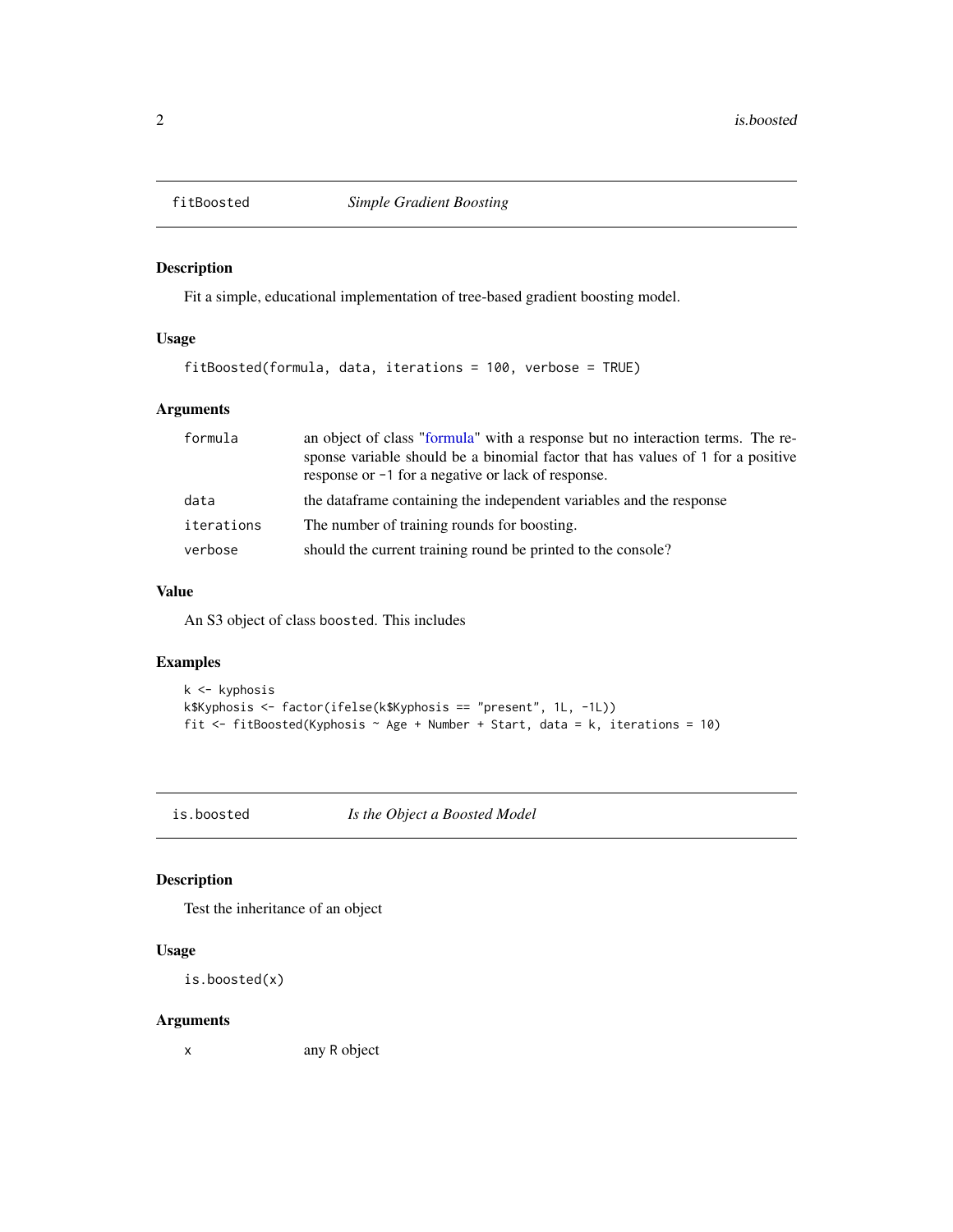#### <span id="page-2-0"></span>predict.boosted 3

#### Value

TRUE if the object is a boosted model

predict.boosted *Model Predictions*

#### Description

Apply a fitted boosted model to newdata to form predictions. If no newdata is included, returned the fitted values of the model.

#### Usage

## S3 method for class 'boosted' predict(object, newdata = NULL, ...)

#### Arguments

| object                  | a boosted model returned from fitBoosted                                          |
|-------------------------|-----------------------------------------------------------------------------------|
| newdata                 | the new independent variables to use for prediction. This should be a data frame. |
| $\cdot$ $\cdot$ $\cdot$ | additional arguments affecting the predictions produced (ignored).                |

#### Value

predict.boosted produces a numeric vector with the predicted classes from the boosted model.